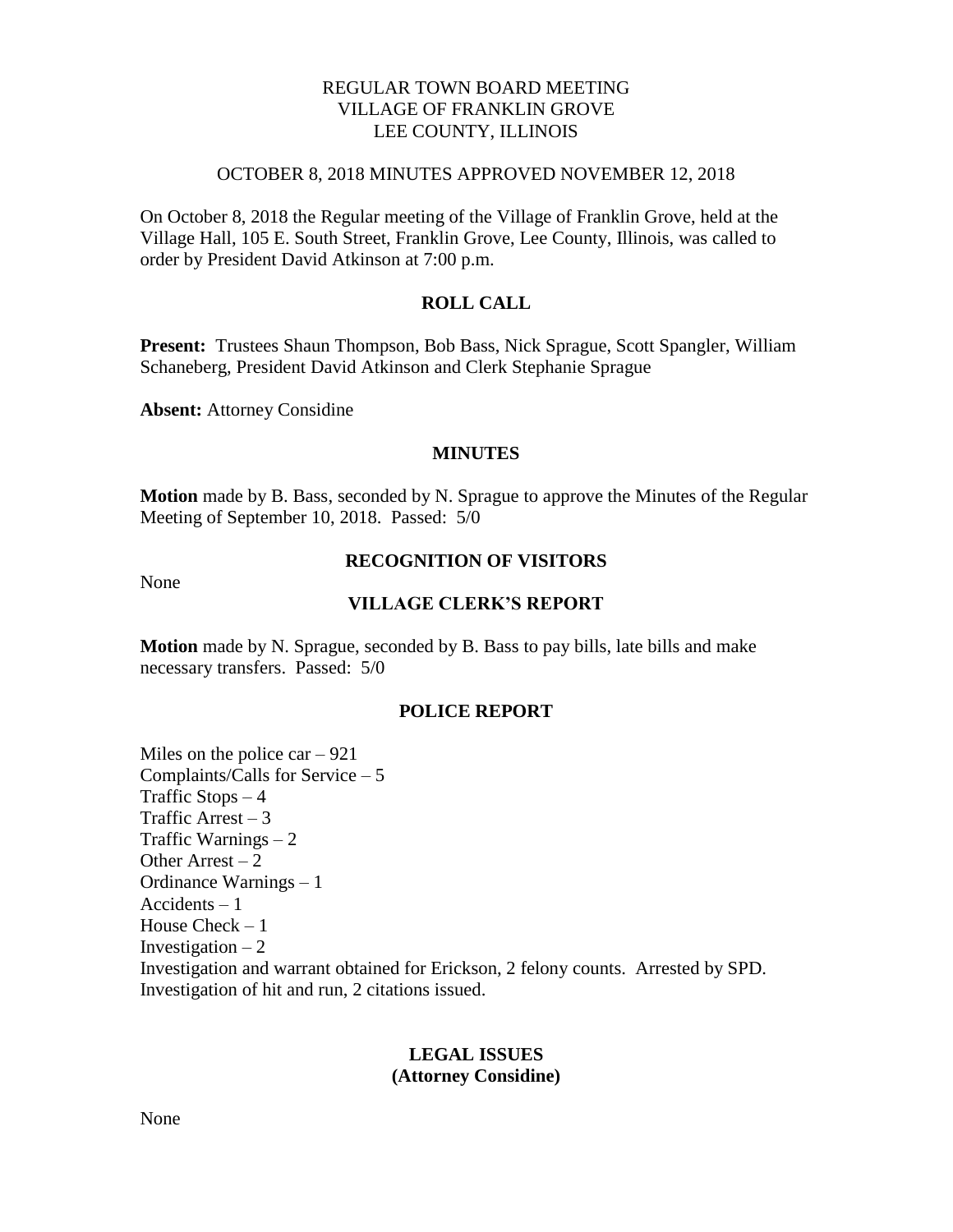## C**OMMITTEE REPORTS**

## **STREETS & ALLEYS**

(N. Sprague Chairman)

Trustee Sprague advised the board Eric Grover was in town to begin the village tree work but he got pulled away for storm work. The equipment is back now so tree work will be taking place. Officer Harney advised the cars in question on Maple Street do run so they can be moved out of the way.

## **WATER & SEWER**

**Motion** made by W. Schaneberg, seconded by B. Bass to accept the bid for cleaning the water tower up to \$7,000 to cover the original bid of \$5,700 cleaning the water tower and include the optional rust removal application. Passed: 5/0

#### **COMMUNITY DEVELOPMENT**

(B. Bass Chairman)

Trustee Bass advised the board he is composing a list of all the properties in town for sale and will see about getting it tied to the village website.

#### **PROPERTIES**

(W. Schaneberg Chairman)

None

## **FINANCE AND INSURANCE COMMITTEE**

(S. Thompson Chairman)

None

### **TOURISM**

(S. Spangler Chairman)

Trustee Spangler informed the board he attended an event for the Republican Party at the Elks. He talked to politicians about the school and Tim Bivins gave him contacts for funding and guidance on what we can do.

Trustee Spangler stated they need people to come to the Harvest Fest meetings, they didn't have enough in attendance to vote in new officers at the last meeting. This could be the last year for the Harvest Fest if people don't step up and take things over. They need someone to step up for the parade as Roxy Stenzel has done it the past few years and she will be out of town this year, she is willing to help but they need a co-chair. The meetings do not go over an hour. They are sitting good financially, they got another grant for printing the pamphlets for the third year in a row.

Trustee Spangler said they are working on a concert at Chaplain Creek, if everything falls into place it will be a fairly large event, they would be disappointed if it was less that 2,000 in attendance. Trustee Bass asked if they had someone in mind and Trustee Spangler said it would be multiple bands, start late morning and go through like 9pm. It